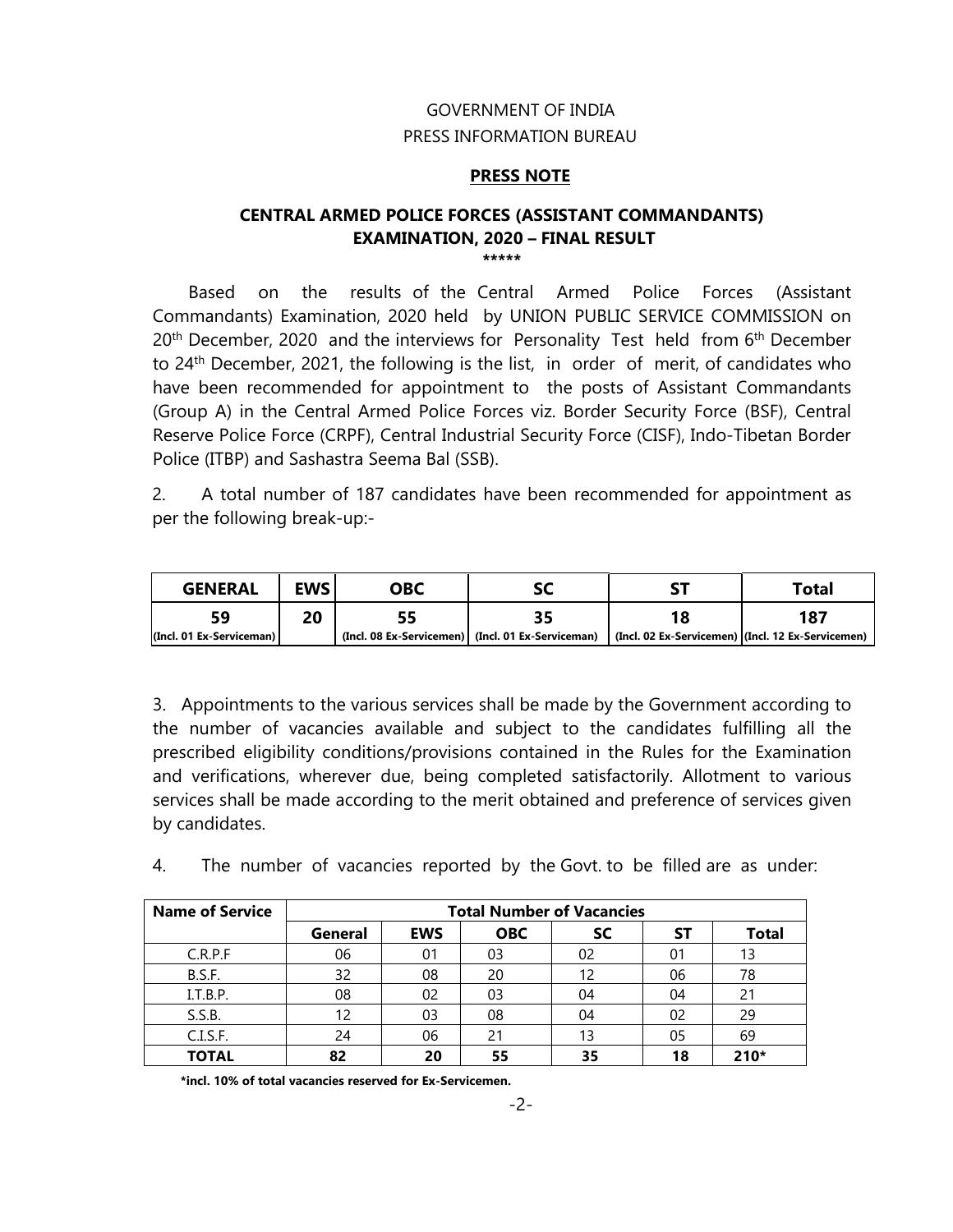5. The candidature of 63 recommended candidates with following Roll Nos. is provisional:

| 0101681 | 0102517 | 0200785 | 0204991 | 0214028 | 0403855 | 0405877 |
|---------|---------|---------|---------|---------|---------|---------|
| 0406565 | 0411748 | 0500769 | 0503193 | 0510696 | 0511982 | 0512275 |
| 0513296 | 0701879 | 0801538 | 0805205 | 0814935 | 0818409 | 0823942 |
| 0824362 | 0824733 | 0825986 | 0829500 | 0836515 | 0836679 | 0837687 |
| 0844209 | 0845971 | 0848297 | 0848661 | 0849688 | 0853395 | 0855430 |
| 0856535 | 0857722 | 0858609 | 0860373 | 0863039 | 0863148 | 1006383 |
| 1200853 | 1201202 | 1204721 | 1304933 | 1400417 | 1400427 | 1400591 |
| 1402276 | 1902274 | 2606303 | 2608133 | 2623190 | 3400377 | 3401130 |
| 3512091 | 3513389 | 4900683 | 4901166 | 5000291 | 5101398 | 5300516 |

6. In accordance with Rule 16 (4) and (5) of the Central Armed Police Forces (Assistant Commandants) Examination, 2020, the Commission is maintaining a consolidated Reserve List of 46 candidates ranking in order of merit below the last recommended candidate under respective categories which are as under:

| <b>GENERAL</b> | <b>EWS</b> | <b>OBC</b> | SC             | <b>ST</b>      | <b>TOTAL</b> |
|----------------|------------|------------|----------------|----------------|--------------|
| 23             | 05         | 18         | $\blacksquare$ | $\blacksquare$ | 46           |

7. Union Public Service Commission has a 'Facilitation Counter' near Examination Hall Building in its Campus. Candidates may obtain any information /clarification regarding their Examination/recruitments on working days between 10:00 hours to 17:00 hours in person or over Telephone Nos. 011-23385271/ 23381125. The result will also be available on the U.P.S.C. website, i.e., http//www.upsc.gov.in. However, marks of candidates are likely to be available on the website within 15 days from the date of declaration of Result.

….Contd….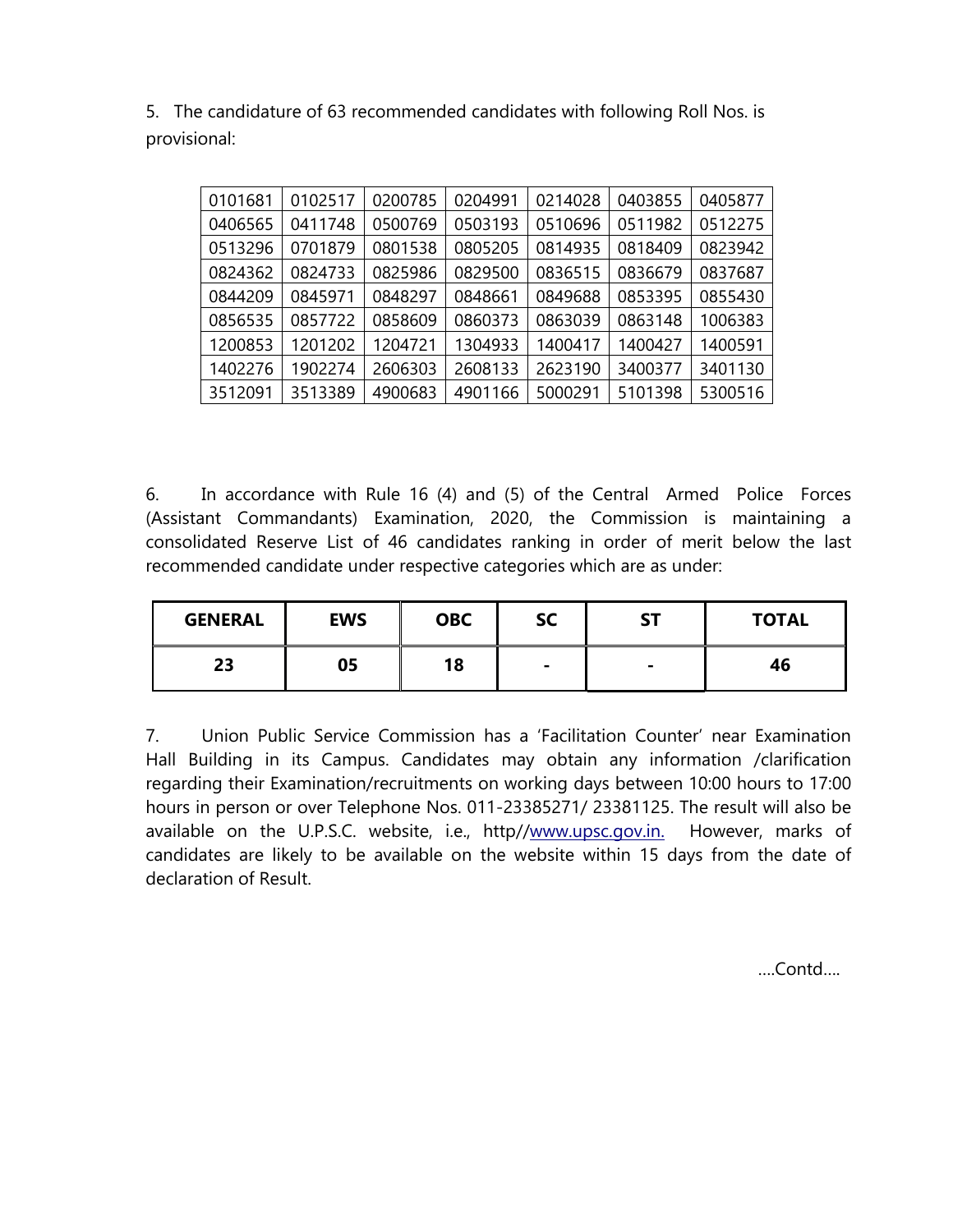S.NO. ROLLNO NAME -------------------------------------------- 1 0811254 AKSHAY BADOLA 2 0214460 ANJANI KUMAR DWIVEDI 3 2403411 ANAND GANESH 4 1902274 ARAVIN KUMAR M 5 1002074 SIRIGIREDDY THRETHESWAR REDDY 6 5102531 AVINASH KANCHARANA 7 0817053 KARAN PAWARIA 8 1303771 AKSHAY NAIR 9 0836679 RAVI KUMAR 10 1902517 S S VIPIN 11 0821568 BRAJESH KUMAR 12 0854364 MANISH 13 2608133 AYUSH SRIVASTAVA 14 0513296 YADAV BHAVNA SUBHASH 15 1006383 KIRAN SAIEMPU 16 1514893 MD ASIM AZIM 17 1511123 ASEEM BHARDWAJ 18 5400506 SAURABH CHAUDHARY 19 2621715 OM PRAKASH PAL 20 1701455 KARTIKEYA SHARMA 21 1407391 ROHIT SINGH 22 2615037 SUYASH DWIVEDI 23 1800159 SUMEET BANDRAL 24 1204721 LEELA KUMARI V 25 1901105 EMIL JOSE 26 0865271 GOPIKRISHNA B 27 0822366 SIDDHARTH SHUKLA 28 0836515 VIPIN YADAV 29 0406090 AISHWARYA UPADHYAY 30 5300516 VIKASH BHOY 31 1202743 SHRAVAN ADITHYA V 32 0811477 ANJU 33 0819127 SHIKHAR LOHIA 34 1007382 PRAVEEN KUMAR 35 0835719 RONAK TYAGI 36 1116997 DILEEP SINGH RATHORE 37 3402089 ROHIT HANGLOO 38 0860394 RAJGURU PADMABHUSHAN SHIVRAM 39 5201059 SAVITA DHAKER 40 0815664 VINAY JAWLA 41 0821090 VIBHAV KUMAR 42 0822914 GURDEEP SINGH 43 0814784 GAURAV KHARAYAT 44 0200785 HIMANSHU TIWARI 45 1203341 SATHISH KUMAR V 46 4200683 TASHI RABDEN BHUTIA 47 2606303 ARUNESH RASTOGI 48 0510104 ADITYA KESHAV SRIDHARAN 49 1202232 VENKAT RAMANAN L 50 1004749 ADEPU MOHAN KRISHNA

--------------------------------------------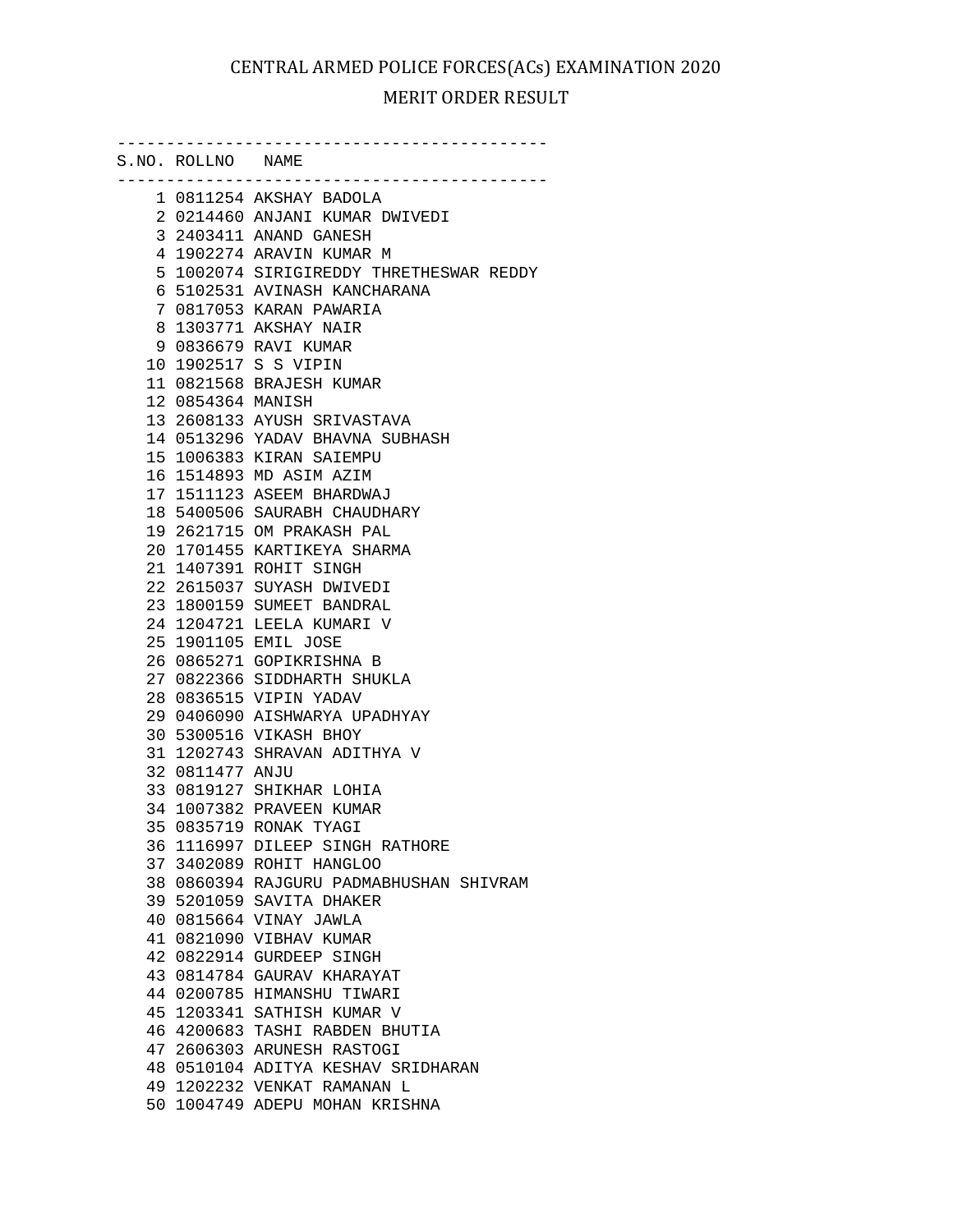--------------------------------------------

| S.NO. ROLLNO NAME |                                      |
|-------------------|--------------------------------------|
|                   | 51 0829926 MAYANK BHATT              |
|                   | 52 0824362 NEHA BORAH                |
|                   | 53 0834117 NG MEGHAJIT SINGH         |
| 54 3500628 SHIVAM |                                      |
|                   | 55 0837350 VAISHALI JAIN             |
|                   | 56 1122011 GAURAV SHARMA             |
|                   | 57 1503556 ALOK KUMAR                |
|                   | 58 0102517 HANIF SAHANAWAZ CHOUDHURY |
|                   | 59 4104024 RAHUL RAJ                 |
|                   | 60 5404241 AKASH YADAV               |
|                   | 61 2624319 DIVYANSH DWIVEDI          |
|                   | 62 0823050 MANOJ KUMAR SUTHAR        |
|                   | 63 0834760 FIRDAUS ALI               |
|                   | 64 1204770 SUMIT JHA                 |
|                   | 65 0804633 MOHIT SINGH               |
| 66 1400591 PANKAJ |                                      |
|                   | 67 1401576 TARUN BISHT               |
|                   | 68 0864323 HIMANSHU PALARIYA         |
|                   | 69 0511364 BHASME SUJIT GAJANAN      |
|                   | 70 4900683 ROHIT BHANGE              |
|                   | 71 1510031 SHIVAM KUMAR              |
|                   | 72 1504650 AMAN ABHISHEK             |
|                   | 73 3500879 MANDEEP SINGH             |
|                   | 74 1901055 SANJAY K P                |
|                   | 75 0405877 AKASH DHAKARE             |
|                   | 76 2600623 VIVEK SINGH               |
|                   | 77 0512275 AHER MAYUR BALASAHEB      |
|                   | 78 0863949 PARIKSHIT RATHEE          |
|                   | 79 0836640 KULDEEP SINGH             |
|                   | 80 0846734 ABHISHEK HITAISHI         |
|                   | 81 4901022 TEJAS TRIPATHI            |
|                   | 82 1202722 PRASANTH D                |
|                   | 83 4106102 ANURAG SINGH              |
|                   | 84 0826358 NARESH MANKOTI            |
|                   | 85 2403910 VYSHAK K NAIR             |
|                   | 86 4100102 DEEPAK MISHRA             |
|                   | 87 0849361 SHIVAM TYAGI              |
|                   | 88 3503878 BHABUK GOYAL              |
|                   | 89 0845140 DEEPAK SARAWAG            |
|                   | 90 5407641 MANOJ BAGORIA             |
|                   | 91 0851891 SANDEEP NEHRA             |
|                   | 92 0801538 PATIL ANIKET RAJENDRA     |
|                   | 93 1120722 NITI YADAV                |
|                   | 94 1108560 ASHVINI KUMAR SHARMA      |
|                   | 95 1107627 PRATEEK KUMAR             |
|                   | 96 1111905 JAYDEEP SINGH             |
|                   | 97 3504802 SHUBHAM SHARMA            |
|                   | 98 3400377 NAMNEET SINGH             |
| 99 3500152 RAHUL  |                                      |
|                   | 100 2623190 ANKUR PRASAD             |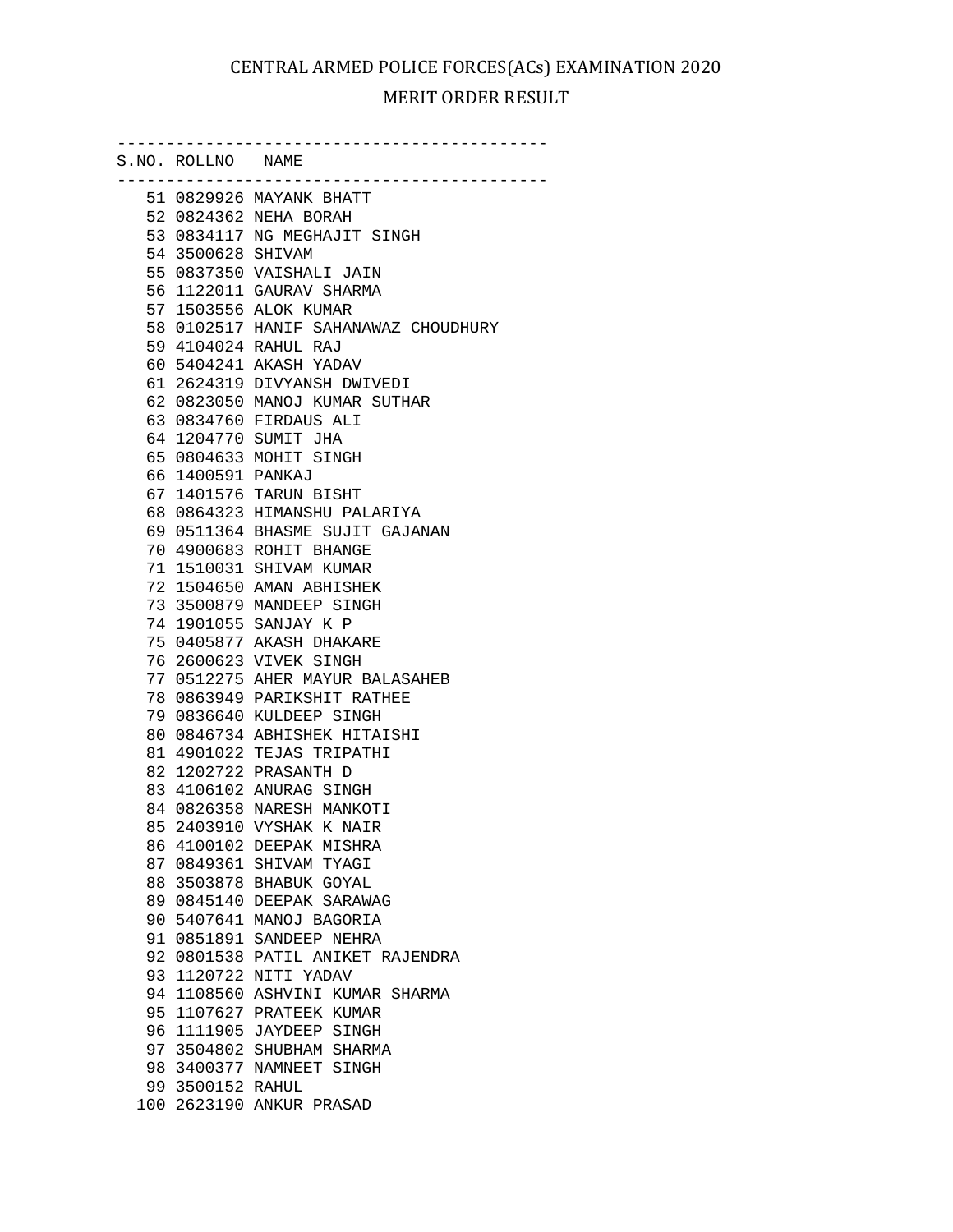--------------------------------------------

| S.NO. ROLLNO NAME  |                                                           |
|--------------------|-----------------------------------------------------------|
|                    | 101 0863039 THINGNAM GOPALSANA SINGH                      |
|                    | 102 0850464 VIJAY KUMAR                                   |
|                    | 103 2403468 UPENDER PATHANIA                              |
|                    | 104 0503027 NAZISH KHAN                                   |
|                    | 105 0857348 VINAY SAROHA                                  |
|                    | 106 1102625 PRITISH SIHAG                                 |
|                    | 107 4402197 KRISHNA MOIRANGTHEM                           |
|                    | 108 4100519 ARJUN MAHATO                                  |
|                    | 109 0204991 ATUL VERMA                                    |
|                    | 110 0818509 MOHIT KASNIYA                                 |
|                    | 111 1200853 VIGNESH T                                     |
|                    | 112 1901385 SAFVAN N                                      |
|                    | 113 1119339 KAILASH DAN                                   |
|                    | 114 0206117 ABHISHEK KUMAR GUPTA                          |
|                    | 115 0403855 VIJYETA THAKUR                                |
|                    | 116 3512091 AMANDEEP SINGH                                |
|                    | 117 5101398 KETIREDDY PRANEETH NAGARESH                   |
|                    | 118 0503193 SURYAWANSHI DARSHAN RAJENDRA                  |
|                    | 119 0301645 ROHITH G                                      |
|                    | 120 0411748 VINAY KUMAR MISHRA                            |
|                    | 121 0829500 RAJ KUMAR                                     |
|                    | 122 0803876 ANURAG GUPTA                                  |
|                    | 123 0856535 PANKAJ KUMAR YADAV                            |
|                    | 124 4901166 AMIT KUMAR SURYAWANSHI                        |
|                    | 125 0510696 NERLE AKSHAY ASHOK                            |
|                    | 126 0837687 GAURAV YADAV                                  |
|                    | 127 0214028 ASHUTOSH SINGH                                |
|                    | 128 1122369 KULDEEP MEENA                                 |
|                    | 129 0853395 AKSHAYADEEP SINGH CHAUHAN                     |
|                    | 130 0844209 DAYA SHANKAR MISHRA                           |
|                    | 131 0101681 ABHINOV KUMAR                                 |
|                    | 132 0863148 NIDHI CHAUDHARY                               |
|                    | 133 0845971 BALWANT PRIYADARSHI KISHEN                    |
|                    | 134 0511982 MD SARFARAZ ALAM                              |
|                    | 135 0857722 VIJAY PAL                                     |
|                    | 136 3401130 NAVEEN RAJA                                   |
|                    | 137 0805925 HITESH KHANDELWAL                             |
|                    | 138 1402276 RAHUL CHAUHAN                                 |
|                    | 139 3507066 NEERAJ HANS                                   |
|                    | 140 0825986 DEEPAK SANGWAN                                |
| 141 0806417 LUCKY  |                                                           |
|                    | 142 0854592 KUNAL KAUDAN                                  |
| 143 0828092 CHIRAG |                                                           |
|                    | 144 3502463 HARMEET SINGH                                 |
|                    | 145 0858609 MAHENDER SEHRAWAT                             |
|                    | 146 0809600 SHIV PRASAD KANGALI                           |
|                    | 147 0805982 DEEPANK VERMA                                 |
|                    | 148 0860373 AKSHAT AHLAWAT<br>149 0855430 RAMKUMAR BHUKYA |
|                    | 150 0821781 PRATEEK KUMAR ANAND                           |
|                    |                                                           |